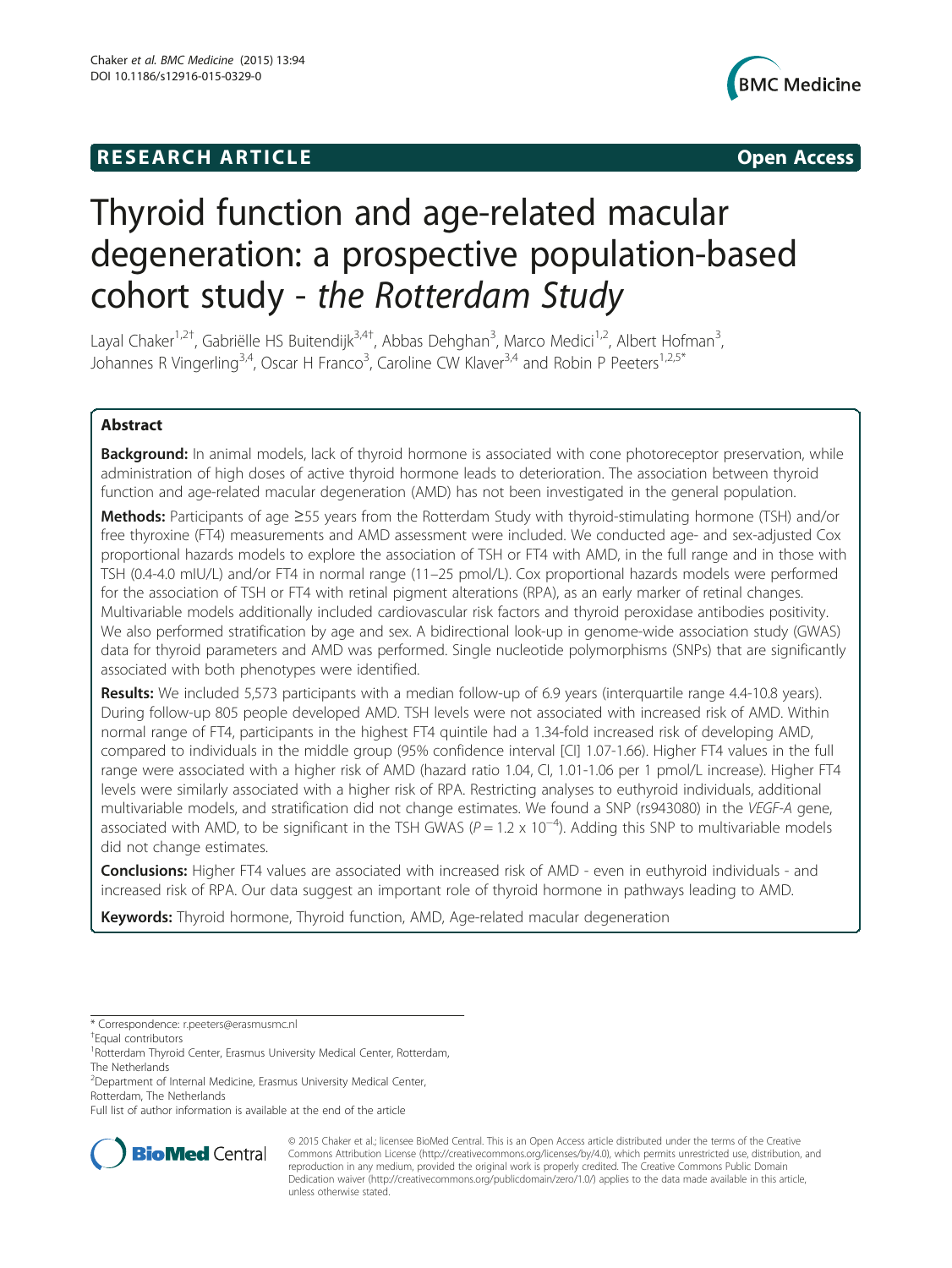# Background

Age-related macular degeneration (AMD) is a disease of the retina in the elderly which can lead to irreversible blindness and is characterized by drusen, pigmentary changes, choroidal neovascularization, and geographic atrophy. While AMD is one of the leading causes of visual impairment worldwide and increasing in prevalence [[1](#page-6-0)[-7](#page-7-0)], the exact pathophysiology and pathways leading to AMD are not entirely understood. Thyroid hormones are known to regulate various visual functions in experimental and human studies [\[8](#page-7-0)-[10\]](#page-7-0). Human retinal pigment epithelial (RPE) cells express thyroid hormone receptors and seem to be a direct target for thyroid hormones [[11\]](#page-7-0). Recently it was shown that suppression of thyroid hormone signaling resulted in preservation of cone photoreceptors in mouse models of retinal degeneration [[12\]](#page-7-0). In contrast, administration of active thyroid hormone leads to deterioration of cones. Thyroid dysfunction and subclinical thyroid dysfunction are common in the general population, with a prevalence up to 10% [[13-16\]](#page-7-0). These thyroid disorders are associated with various cardiovascular risk factors, including alterations in lipid levels, atherosclerosis, and hypertension [\[17-19](#page-7-0)], which are known predisposing factors for development and progression of AMD [[20](#page-7-0),[21](#page-7-0)]. However, there are no studies in the general population assessing the association between thyroid function and the risk of AMD. Therefore, we aimed to assess the relation between thyroid-stimulating hormone (TSH), free thyroxine (FT4), and the risk of incident AMD in a prospective populationbased cohort study and to study possible underlying genetic pathways by investigating an overlap in genome-wide significant hits (that is, bidirectional genetic look-up).

# Methods

# The Rotterdam Study

The Rotterdam Study is a prospective population-based cohort study that addresses determinants and occurrence of cardiovascular, neurological, ophthalmologic, psychiatric, and endocrine diseases in the elderly living in Ommoord, a suburb of Rotterdam. The aims and design of the Rotterdam study have been described in detail elsewhere [[22](#page-7-0)]. For this analysis we included participants from two independent cohorts from the Rotterdam Study. The Rotterdam Study Cohort 1 (RSI) started in 1989 and included a total of 7,983 participants (response rate 78%) aged 55 years and older. Baseline data were collected from 1990 until 1993, and four follow-up examinations were performed in 1993–1995, 1997–1999, 2002–2004, and 2009–2011. The second cohort is the Rotterdam Study Cohort II (RSII), which includes a total of 3,011 participants (response rate 67%) aged 55 years and older. Baseline data were collected from 2000–2001, and follow-up examinations were performed in 2004–2005 and 2011–2012.

#### Study population

Participants from baseline study cohorts RSI (RSI-1) and RSII (RSII-1) were eligible for these analyses if they had TSH and/or FT4 measurements and had gradable fundus photographs at baseline and at least one follow-up eye examination. Since not all participants from RSI had thyroid measurements at baseline, additional baseline samples were drawn from RSI visit 3 (RSI-3). Participants with AMD at baseline  $(N = 567)$  were excluded from further analyses. In total, 5,573 participants from these two cohorts were eligible to be included in our analyses (Additional file [1](#page-6-0): Figure S1). The Medical Ethics Committee of the Erasmus University approved the study protocols, and participants gave a written informed consent in accordance with the Declaration of Helsinki.

#### Assessment of thyroid function

For RSI-1, serum TSH (TSH Lumitest; Henning, Berlin, Germany), anti-TPOAb (ELISA; Milenia; Diagnostic Products Corp, Los Angeles, CA, USA) and free T4 levels (FT4; Vitros, ECI Immunodiagnostic System; Ortho-Clinical Diagnostics, Amersham, UK) were determined in a random subset of the baseline serum samples  $(n = 1,855)$ . Thyroid function assessment was also performed in baseline serum samples for TSH and FT4 (electrochemiluminescence immunoassay for thyroxine and thyrotropine, "ECLIA", Roche) for RSI-3 and RSII-1. The tests' TSH reference ranges did not differ substantially and had a good Spearman correlation coefficient (0.96 for TSH, P < 0.0001 and 0.81 for FT4,  $P < 0.0001$ ). We determined the cut-off values for normal range TSH as 0.4-4.0 mIU/L according to national guidelines. The reference range for FT4 was 11–25 pmol/L, and anti-TPOAb levels greater than 60 kU/mL were regarded as positive.

#### Diagnosis of age-related macular degeneration

All eligible participants underwent fundus photography after pharmacologic mydriasis. For visits RSI-1 to RSI-3 and RSII-1 a 35° film fundus camera was used (Topcon TRV-50VT, Topcon Optical Company, Tokyo, Japan), after which a 35° digital color fundus camera (Topcon TRC-50EX, Topcon Optical Company, Tokyo, Japan with a Sony DXC-950P digital camera; 0.44 megapixel, Sony Corporation, Tokyo, Japan) followed for visits RSI-4, RSI-5, RSII-2, and RSII-3. Fundus transparencies were graded according to the Wisconsin age-related maculopathy grading system [\[23\]](#page-7-0) and the modified International Classification System [[24](#page-7-0)] by trained graders under the supervision of senior retinal specialists (JRV, CCWK). The eyes of each participant were graded and classified separately, and the eye with the more severe grade was used to classify the person. In the analyses incident early and late AMD combined was used as the outcome variable. In the manuscript this is referred to as AMD. Besides AMD we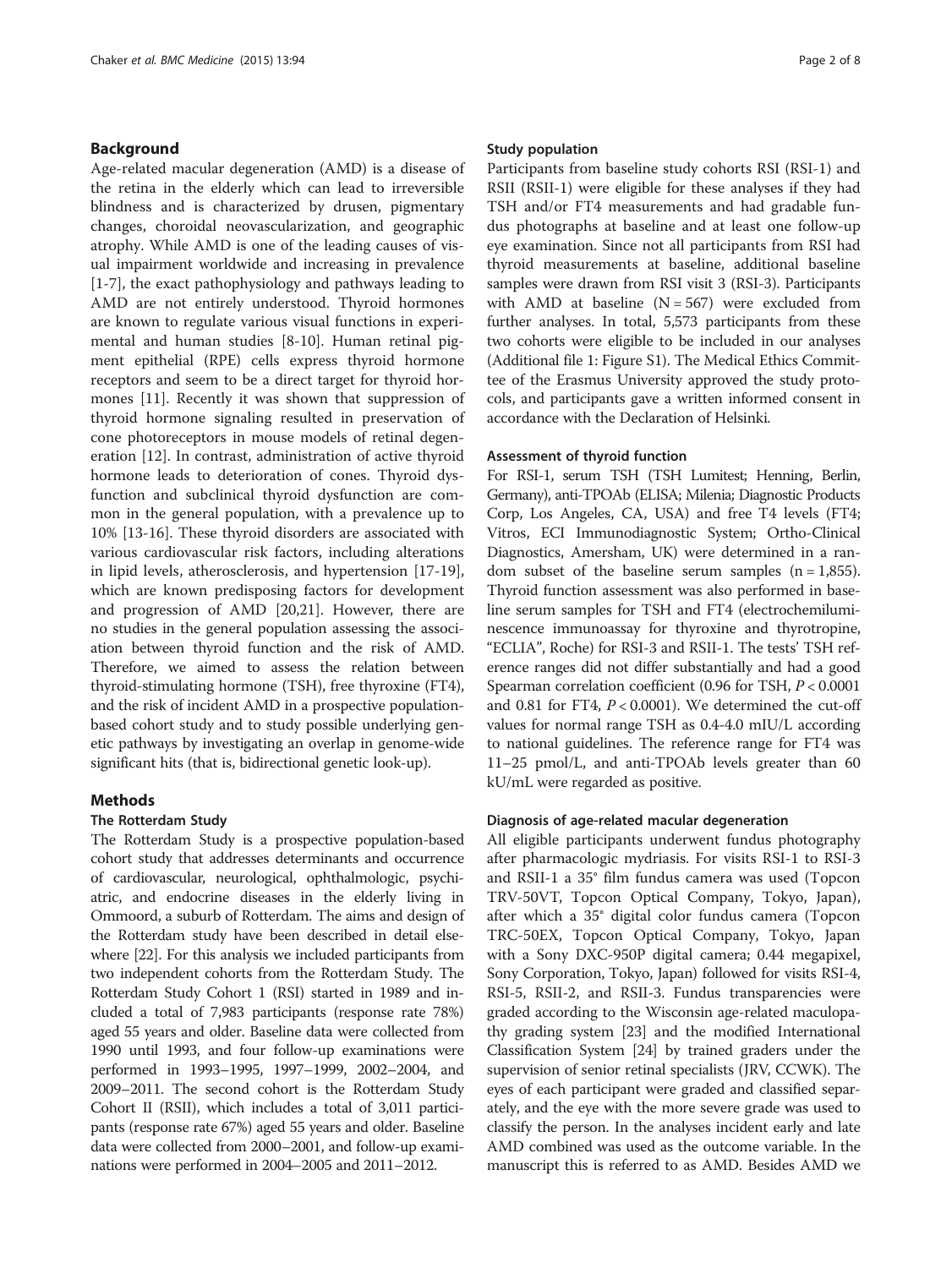also investigated AMD-specific lesions as a separate outcome variable. These lesions included retinal pigmentary alterations, large drusen ( $\geq$ 125  $\mu$ m), and large drusen area  $( \geq 5, 331, 820 \text{ }\mu\text{m}^2)$  [\[25\]](#page-7-0).

#### Baseline measurements

Smoking was derived from computerized baseline questionnaires, and participants were categorized as current or non-current smokers. Blood pressure, systolic and diastolic, was calculated as the average of two consecutive measurements, using random-zero mercury sphygmomanometers. Hypertension was defined as a systolic blood pressure  $\geq 140$  mmHg or a diastolic blood pressure  $\geq 90$  mmHg or participant use of anti-hypertensive medication at baseline. Cholesterol was measured at baseline by the CKCL (Centra Clinical Chemical Laboratory) of the Erasmus University Medical Center. A subgroup of measurements was carried out in the laboratory of the Department of Epidemiology and Biostatistics (Erasmus University Medical School). History of diabetes was defined by a repeated impaired fasting glucose  $\geq 7$  or use of anti-glycemic medication at baseline. Body mass index (BMI) was calculated as weight in kilograms divided by height in meters squared.

#### Statistical analysis

Participant baseline characteristics were compared using a  $\chi^2$  or *t*-test. Due to a skewed distribution, TSH was log-transformed for the statistical analyses. We used the Cox proportional hazards model to calculate the relationship between TSH and FT4 at baseline and the risk of incident AMD, first including all participants and then including only those with normal range TSH and/ or FT4 values. We performed a crude Cox model including only thyroid parameters, after which we also included quadratic and cubic terms to explore possible nonlinear relationships. We then performed additional models adjusting first for age and sex and second also adding smoking, hypertension, cholesterol, diabetes, and BMI to the model. Hypertension, cholesterol, diabetes, and BMI could act as confounders and possible mediators depending on the presumed pathway through which thyroid function is related to AMD. These variables were included in the multivariable model as possible confounders of non-vascular pathways. We looked at the association between AMD and TSH or FT4 both continuously and in quintiles, as well as overall and within the normal range of TSH. The middle quintile was used as a reference group, as biologically it is expected to represent the subgroup with the most normal thyroid function within the euthyroid group. We performed predefined stratification by sex and age categories, using a cutoff of 65 years, as this is the median of the current population and the treatment threshold for subclinical

thyroid dysfunction according to the European guidelines [\[26](#page-7-0)]. Further interaction terms were introduced to the model to explore possible differential risk patterns. We performed a sensitivity analysis excluding those using thyroid medication at baseline (levothyroxine and anti-thyroid drugs) and those with prior self-reported thyroid disease at baseline. We also performed FT4 and TSH analyses with specific AMD lesions defined as retinal pigment alteration, large drusen, and large drusen area as separate outcome variables to examine possible early changes in underlying pathways. To address the issue of drop-out of individuals during follow-up that could possibly not be completely at random, we adjusted the model for inverse probability weights (IPWs). These were calculated using possible baseline explanatory variables for drop-out such as smoking, BMI, and medication use. The proportional hazards assumption was checked statistically using the Schoenfeld test and assessing the Schoenfeld plot. All statistical analyses were performed using SPSS version 21 (IBM SPSS, Armonk, NY, USA) except for the Schoenfeld tests and (Schoenfeld) plots which were performed in R (survival package, R-project, Institute for Statistics and Mathematics, R Core Team (2013), Vienna, Austria, version 3.0.2).

#### Bidirectional genetic look-up

Genome-wide association studies (GWASs) have been performed for AMD [[27](#page-7-0)] and thyroid function (TSH and FT4) [[28,29\]](#page-7-0). These studies identified several single nucleotide polymorphisms (SNPs) associated to these two phenotypes. Some of the genome-wide significant SNPs in the AMD GWAS might also play a role in thyroid function and vice versa. Overlap between common genetic polymorphisms can provide insight into possible shared genetic pathways. It might also elucidate a mediation effect between the two phenotypes, that is, identify and explicate the process that underlies a possible observed relationship between thyroid function and AMD. To evaluate these potential genetic pathways, we conducted a bidirectional genetic look-up using the results of the above mentioned GWASs for AMD and thyroid function. We first extracted SNPs that reached genome-wide significance from the AMD GWAS performed by the AMD Gene Consortium [[27](#page-7-0)]. We then checked whether these were significantly associated with TSH or FT4 in the thyroid function GWAS performed by Porcu et al. [\[28\]](#page-7-0). Hereafter we extracted the genome-wide significant SNPs for TSH or FT4 from the thyroid function GWAS and checked whether they were associated with AMD in the AMD GWAS. For the significance level, we applied a multiple testing correction (Bonferroni correction), using a P-value threshold of 0.05 divided by the amount of significant SNPs per GWAS. In case of a significant finding, we added the SNP to the multivariable model to evaluate a possible mediation effect.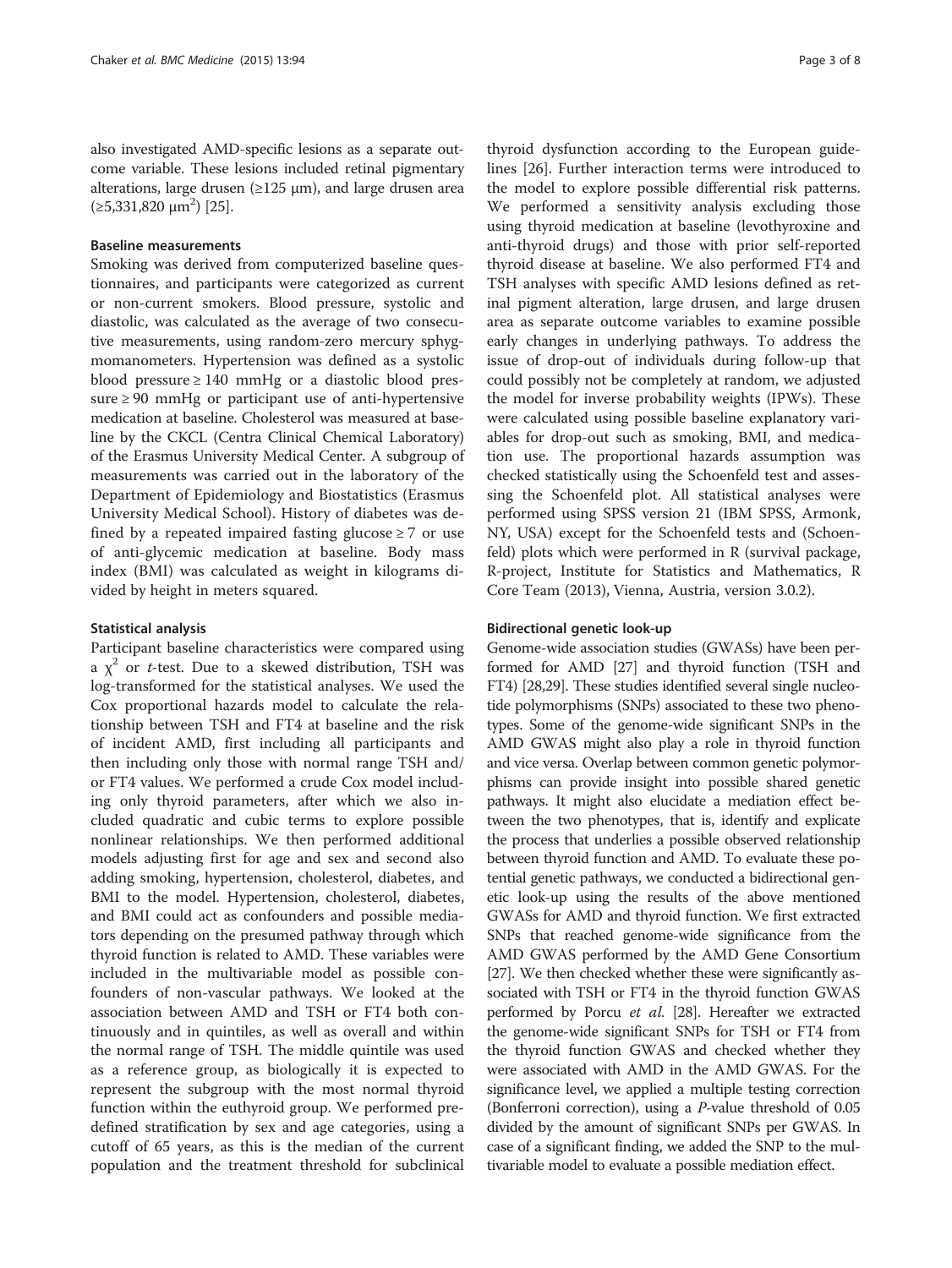#### Results

We included 5,573 participants with TSH and/or FT4 measurements at baseline and incident AMD data, with a median follow-up of 6.9 years (interquartile range [IQR] of 4.4-10.8 years). Of these, 5,572 had TSH and 5,504 had FT4 baseline measurements. A total of 805 people developed AMD (early AMD  $N = 725$ , late AMD  $N = 80$ ) during follow-up with an incidence rate of 18 per 1,000 person-years. The baseline characteristics for those with and without incident AMD during follow-up were comparable, except for the proportion of diabetes (Table 1).

#### Association between thyroid function and AMD

Although there was no association between TSH and AMD (hazard ratio [HR] 0.99; 95% confidence interval [CI] 0.91-1.07, Table [2\)](#page-4-0), the risk of AMD was significantly increased in those with higher FT4 levels (Table [2](#page-4-0)). When categorizing the FT4 values within normal range in quintiles, those in the highest FT4 quintile had an increased risk compared to the middle group with an HR of 1.34 (95% CI, 1.07-1.66) and a non-significant  $P$  for interaction  $(P = 0.066)$  (Table [2](#page-4-0)). This association remained similar after additional adjustments for smoking, diabetes, hypertension, cholesterol, BMI, and TPOAb positivity (Figure [1](#page-4-0)). This association also remained similar after analyzing only those within the normal range of TSH and FT4, that is, those with normal thyroid function. Excluding those with thyroid medication or thyroid disease at baseline as a sensitivity analysis did not alter the association (Table [3\)](#page-5-0). Stratifying for age and sex did not reveal

Table 1 Baseline characteristics of included participants from the Rotterdam Study evaluating the association between thyroid function and AMD\*

| Variable                | No incident<br>AMD | Incident<br>AMD  |           |  |
|-------------------------|--------------------|------------------|-----------|--|
|                         | $N = 4,768$        | $N = 805$        | P-value** |  |
| Age, years              | 67.6(7.6)          | 67.9(7.1)        | 0.29      |  |
| Sex, % female           | 57.6               | 57.8             | 0.94      |  |
| History of diabetes, %  | 10.8               | 8.4              | 0.04      |  |
| BMI, $kg/m2$            | 26.9(3.9)          | 26.6(3.7)        | 0.07      |  |
| Cholesterol, mmol/L     | 6.1(1.2)           | 6.1(1.1)         | 0.23      |  |
| Smoking, % current      | 20.7               | 21.0             | 0.85      |  |
| Hypertension, %         | 63.0               | 58.7             | 0.17      |  |
| TSH, mIU/L median (IQR) | 1.78 (1.15-2.69)   | 1.73 (1.17-2.67) | 0.78      |  |
| FT4, pmol/L             | 15.8 (2.6)         | 16.0(3.2)        | 0.13      |  |
| TPOAb, kU/L             | 30.5 (95.1)        | 30.8 (96.2)      | 0.93      |  |

\*Values are means and SD unless otherwise specified.

\*\*For comparison a t-test was conducted, for TSH the log-transformed values were used.

Abbreviations: AMD age-related macular degeneration BMI body mass index, TSH thyroid-stimulating hormone, FT4 = free thyroxine, SD standard deviation, IQR interquartile range, TPOAb thyroid peroxidase antibodies.

any significant differential risk (Additional file [1:](#page-6-0) Table S1). The association between thyroid function and retinal pigment alterations for FT4 showed similar significant HRs, with the exception of the risk estimates when looking at FT4 only in the normal range of TSH (Table [4\)](#page-5-0). TSH and FT4 were not associated with large drusen or large drusen area (data not shown). Introducing quadratic and cubic terms for TSH and FT4 to the crude model, as an exploration of non-linearity, did not improve model performance. Taking possible non-random follow-up using IPWs did not change risk estimates. The proportional hazards assumption was checked statistically with the Schoenfeld test and Schoenfeld plot and met for both the TSH  $(P = 0.232)$  and FT4  $(P = 0.154)$  analyses.

#### Bidirectional genetic look-up

In the thyroid function GWAS, 20 SNPs were associated with TSH and 6 with FT4 [\[28](#page-7-0)]. The AMD GWAS revealed 19 genome-wide significant SNPs related to the phenotype. None of the SNPs from the thyroid function GWAS were significant in the AMD GWAS. One SNP (rs943080) in the vascular endothelial growth factor A (VEGF-A) gene that is related to AMD was also significantly associated with TSH ( $P = 1.2 \times 10^{-4}$ , significance threshold =0.0026) (Additional file [1](#page-6-0): Table S2). Within our study population, GWAS data were available for a total 4,646 participants. Additionally correcting for the rs943080 SNP in the most adjusted model in these participants resulted in similar risk estimates for the FT4 analysis (HR 1.04, CI 95% 1.01-1.07). Stratifying for this SNP did show risk differences between the different genotypes but not significantly (Additional file [1](#page-6-0): Table S1).

#### **Discussion**

In this prospective cohort study we investigated the association between thyroid function and incidence of AMD. Higher FT4 values were associated with an increased risk of developing AMD, even within the normal range of TSH and FT4 (that is, euthyroid subjects), while there was no association between TSH and AMD. The similar findings between higher FT4 levels and retinal pigment alterations might suggest that thyroid hormone plays a role in the development of AMD rather than just acting as a promoter of disease. To our knowledge, this is the first prospective population-based cohort study to look at the association between thyroid function and AMD.

A limited number of studies investigating thyroid disease and AMD have been published, all lacking laboratory assessment of thyroid function. Bromfield et al. reported an increased risk of AMD in subjects with selfreported hypothyroidism [\[30](#page-7-0)]. A case–control study by Anand et al. reported an association between thyroid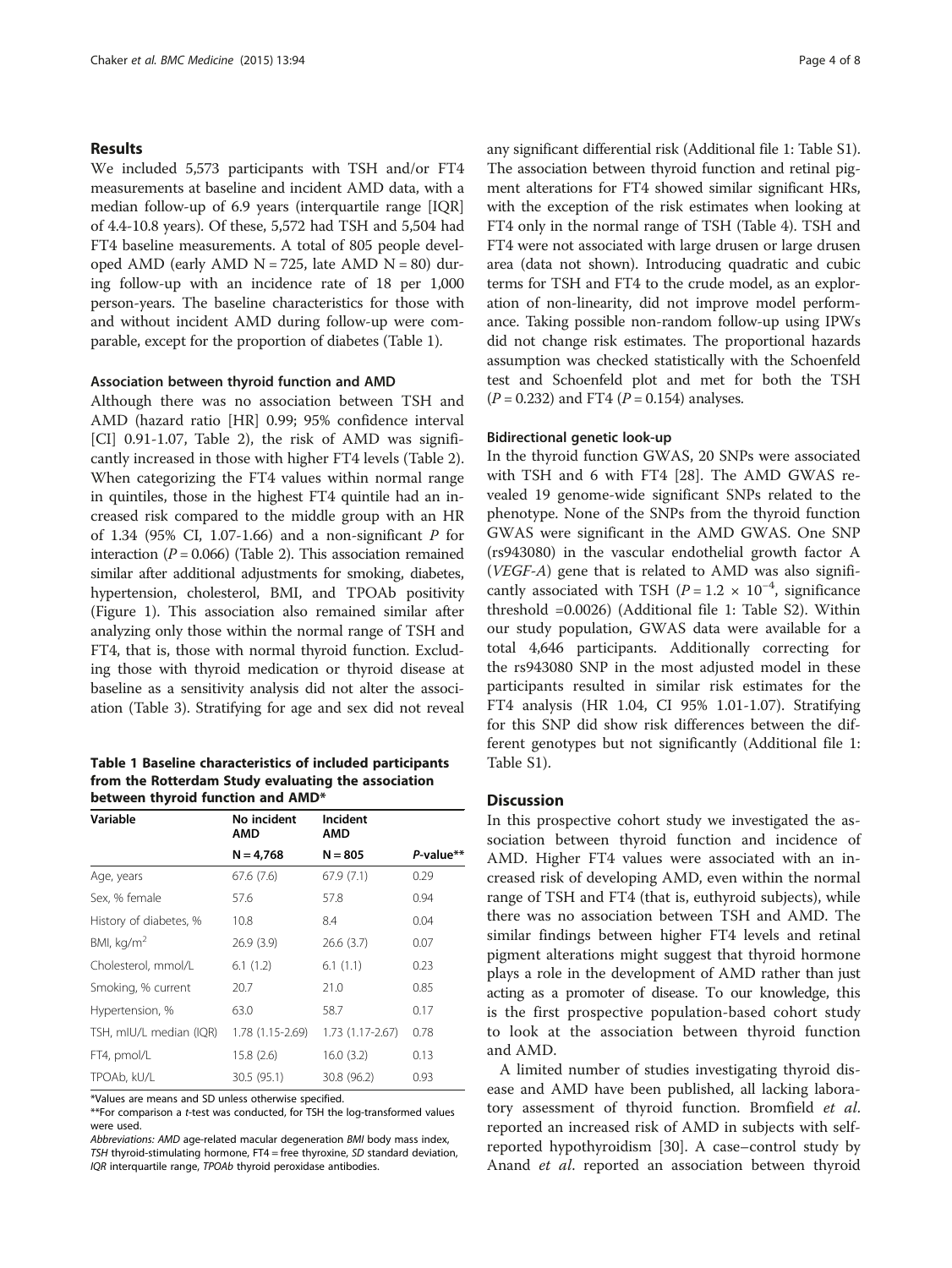<span id="page-4-0"></span>Table 2 Association between TSH, FT4, and risk of AMD

| Incident AMD versus no AMD                                                                                           | AMD N | <b>Total N</b> | HR (95% CI), model 1                       | HR (95% CI), model 2 | HR (95% CI), model 3 |  |
|----------------------------------------------------------------------------------------------------------------------|-------|----------------|--------------------------------------------|----------------------|----------------------|--|
| TSH, mIU/L                                                                                                           | 805   | 5,572          | $0.99(0.91 - 1.07)$<br>$0.99(0.91 - 1.07)$ |                      | $0.99(0.91 - 1.07)$  |  |
| TSH in normal range <sup>a</sup>                                                                                     | 696   | 4,756          | $1.06(0.91 - 1.23)$                        | $1.09(0.93-1.27)$    | $1.08(0.93-1.26)$    |  |
| Normal range TSH <sup>a</sup>                                                                                        |       |                |                                            |                      |                      |  |
| O1 0.40-1.10                                                                                                         | 148   | 1,082          | $1.04(0.82 - 1.32)$                        | 1.00 (0.79-1.28)     | 1.00 (0.79-1.28)     |  |
| Q2 1.11-1.54                                                                                                         | 167   | 990            | 1.32 (1.04-1.66)                           | $1.29(1.02 - 1.62)$  | 1.29 (1.02-1.62)     |  |
| Q3 1.55-1.99                                                                                                         | 128   | 962            | reference<br>reference                     |                      | reference            |  |
| Q4 2.00-2.61                                                                                                         | 117   | 851            | $1.09(0.85 - 1.40)$                        | $1.07(0.83 - 1.37)$  | $1.07(0.83 - 1.38)$  |  |
| Q5 2.62-3.97                                                                                                         | 136   | 871            | $1.22(0.96-1.56)$                          | $1.22(0.95-1.55)$    | $1.21(0.94-1.54)$    |  |
| P interaction                                                                                                        |       |                | 0.648                                      | 0.485                | 0.517                |  |
| Total                                                                                                                | 696   | 4,756          |                                            |                      |                      |  |
| FT4, pmol/L                                                                                                          | 791   | 5,504          | $1.04(1.01-1.06)$                          | $1.04(1.01-1.06)$    | $1.04(1.01-1.06)$    |  |
| FT4 in normal rangeb                                                                                                 | 765   | 5,382          | $1.04(1.01-1.07)$                          | $1.04(1.01-1.07)$    | $1.04(1.01-1.07)$    |  |
| Normal range FT4 <sup>b</sup>                                                                                        |       |                |                                            |                      |                      |  |
| Q1 11.0-14.0                                                                                                         | 149   | 1,090          | $1.03(0.82 - 1.29)$                        | $1.04(0.82 - 1.31)$  | $1.04(0.82 - 1.31)$  |  |
| Q2 14.0-15.1                                                                                                         | 152   | 1,001          | $1.12(0.89 - 1.41)$                        | $1.17(0.92 - 1.47)$  | $1.16(0.92 - 1.47)$  |  |
| Q3 15.1-16.2                                                                                                         | 144   | 1,094          | reference                                  | reference            | reference            |  |
| Q4 16.2-17.5                                                                                                         | 134   | 1,060          | $1.01(0.80-1.28)$                          | $1.03(0.81 - 1.30)$  | $1.03(0.81 - 1.31)$  |  |
| Q5 17.5-24.9                                                                                                         | 186   | 1,137          | 1.34 (1.07-1.66)                           | 1.35 (1.08-1.69)     | 1.35 (1.09-1.69)     |  |
| P interaction                                                                                                        | 765   | 5,382          | 0.066                                      | 0.088                | 0.080                |  |
| Normal range FT4 <sup>b</sup> in normal range TSH <sup>a</sup>                                                       | 673   | 4.658          | $1.04(1.01-1.08)$                          | $1.04(1.01-1.08)$    | $1.04(1.01-1.07)$    |  |
| <sup>a</sup> Normal range of TSH defined as 0.4-4.0 mIU/L. <sup>b</sup> Normal range of FT4 defined as 11-25 pmol/L. |       |                |                                            |                      |                      |  |

Model 1: Adjusted for sex and age. Model 2: Model 1 + smoking, hypertension, cholesterol, diabetes, BMI. Model 3: Model 2 + thyroid peroxidase

antibodies positivity. Abbreviations: AMD age-related macular degeneration, BMI body mass index, CI confidence interval, FT4 free T4, HR hazard ratio, Q quintile, TSH thyroid-stimulating hormone.

hormone use and a higher risk of AMD with geographic atrophy [[31\]](#page-7-0), but no data were reported on the number of patients that were over- or undertreated. Similarly, the Beaver Dam Eye study also reported an association between thyroid hormone use and early AMD [\[32\]](#page-7-0), but this was not confirmed by Douglas et al. [[33](#page-7-0)]. As mentioned previously, none of these studies had laboratory

assessment of thyroid function nor did they investigate the association in a time-to-event analysis. In our study, excluding all subjects using thyroid medication did not alter risk estimates, supporting a potential intrinsic effect of thyroid hormone.

There are several pathophysiological explanations for the relationship between thyroid hormones and AMD.

| FT4 pmol/L quintiles | <b>AMD N</b> | <b>Total N</b> | <b>HR Ratio</b><br>(95% CI) <sup>a</sup> | <b>Decreased risk</b> | <b>Increased risk</b> |
|----------------------|--------------|----------------|------------------------------------------|-----------------------|-----------------------|
|                      |              |                |                                          |                       |                       |
| $11.0 - 14.0$        | 149          | 1090           | $1.04(0.82 - 1.31)$                      |                       |                       |
| $14.0 - 15.1$        | 152          | 1001           | $1.16(0.92 - 1.47)$                      |                       |                       |
| $15.1 - 16.2$        | 144          | 1094           | [REFERENCE]                              | ◘                     |                       |
| $16.2 - 17.5$        | 134          | 1060           | $1.03(0.81 - 1.31)$                      | $-$                   |                       |
| $17.5 - 24.9$        | 186          | 1137           | 1.35 (1.09-1.69)                         | $\frac{1}{2}$         |                       |
|                      |              |                |                                          | 0.50<br>1.00          | 2.50                  |
|                      |              |                |                                          | Hazard Ratio (95% CI) |                       |

Figure 1 Quintiles of FT4 within the normal range and risk of AMD. The normal range of FT4 was defined as 11-25 pmol/L (conversion 1 pmol/L = 0.0777 ng/dL). <sup>a</sup>Analyses were adjusted for sex, age, smoking, hypertension, cholesterol, diabetes, body mass index, and thyroid peroxidase antibodies positivity. Abbreviations: AMD, age-related macular degeneration; FT4, free thyroxine; HR, hazard ratio.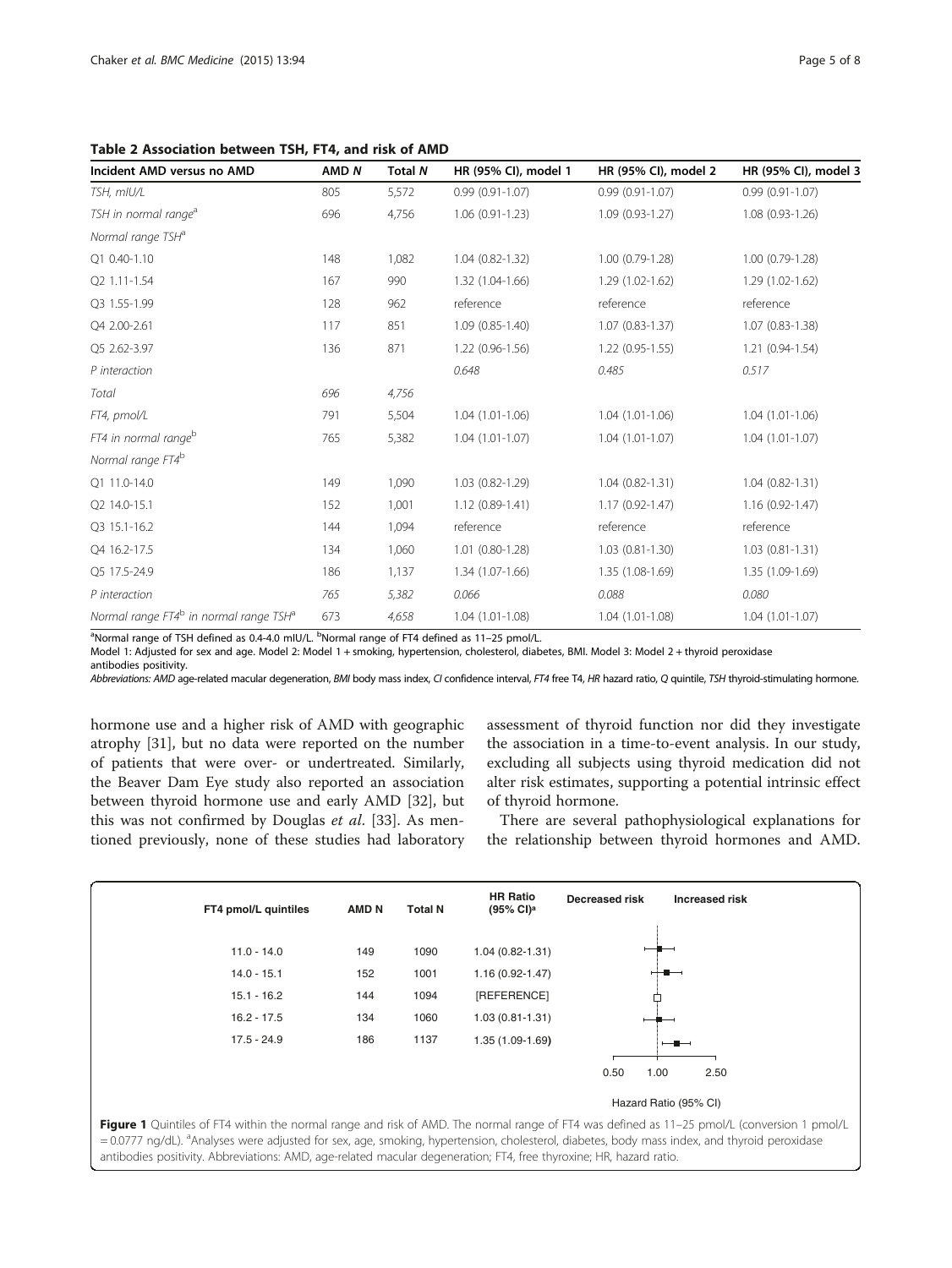| Incident AMD versus no AMD                      | AMD N | Total N | HR (95% CI), model 1 | HR (95% CI), model 2 | HR (95% CI), model 3 |
|-------------------------------------------------|-------|---------|----------------------|----------------------|----------------------|
| Excluded thyroid medication                     |       |         |                      |                      |                      |
| Free T4                                         | 752   | 5,225   | 1.03 (1.01-1.06)     | $1.03(1.01-1.06)$    | $1.03(1.01-1.06)$    |
| TSH, mIU/L                                      | 778   | 5,417   | $0.99(0.91 - 1.08)$  | $1.00(0.92 - 1.09)$  | 1.00 (0.91-1.09)     |
| Excluding baseline thyroid disease <sup>b</sup> |       |         |                      |                      |                      |
| Free T4                                         | 751   | 5,237   | 1.04 (1.01-1.08)     | $1.04(1.01-1.07)$    | $1.04(1.01-1.08)$    |
| TSH, mIU/L                                      | 764   | 5.300   | $0.98(0.89-1.07)$    | $0.98(0.89 - 1.07)$  | $0.97(0.89 - 1.07)$  |

<span id="page-5-0"></span>Table 3 Sensitivity analyses excluding participants with thyroid medication or thyroid disease at baseline

<sup>a</sup>155 participants had thyroid medication (thyroid hormone use) at baseline.

<sup>b</sup>272 participants had self-reported thyroid disease at baseline.

Model 1: Adjusted for sex and age. Model 2: Model 1 + smoking, hypertension, cholesterol, diabetes, BMI. Model 3: Model 2 + thyroid peroxidase antibodies positivity.

Abbreviations: BMI body mass index, CI confidence interval, FT4 free thyroxine, HR hazard ratio, TSH thyroid-stimulating hormone.

In a mouse model of retinal degeneration, suppression of thyroid hormone signaling resulted in preservation of cone photoreceptors [\[12](#page-7-0)]. The same study found that stimulating thyroid hormone signaling, by administering the active thyroid hormone triiodothyronine, deteriorates cones in mouse models with a slow progressive and moderate degeneration phenotype [[12\]](#page-7-0). In addition, mice lacking type 3 deiodinase, the enzyme responsible for the degradation of thyroid hormones, have decreased survival and disturbed maturation of cone photoreceptors [[34](#page-7-0)]. The findings of these studies suggest that thyroid hormone may lead to a higher turnover of photoreceptors, and in retinal degeneration this leads to deterioration of photoreceptors. Beside photoreceptors, thyroid hormone might also have an influence on the retinal pigment epithelial cells [[11\]](#page-7-0). In the healthy retina the turnover of photoreceptors is extremely high. Every day the photoreceptors shed the ends of their outer segments, resulting in full renewal every 10 days. These shedded parts of the outer segments are phagocytosed by the retinal pigment epithelium (RPE) cells [[35](#page-7-0)]. Increase of the turnover of the photoreceptors by thyroid hormone may bring additional stress to the process. RPE cells at distress may change, resulting in pigmentary alterations in the macular area. The RPE cells may also be targeted directly by the thyroid

hormone, resulting in these changes [\[11](#page-7-0)]. These results may provide an explanation for the findings in our study.

Thyroid dysfunction has been linked to cardiovascular risk factors and disease, including effects on the vascular function, lipids, and atherosclerosis [\[36](#page-7-0)]. As some of these risk factors are also linked to AMD [\[20,21\]](#page-7-0), one could speculate about a joint vascular pathway leading to both thyroid dysfunction and AMD or perhaps that the relation between thyroid dysfunction and AMD could be mediated through this pathway. We were not able to confirm these hypotheses. First of all, these cardiovascular risk factors are mainly seen in hypothyroidism, (high TSH and low FT4), whereas our data show an association between high FT4 and AMD. Also, correcting for some of these risk factors (for example, hypertension) that could act as confounders and possible mediators did not change risk estimates, suggesting that the effect of thyroid function is not through these pathways. Lastly, the VEGF-A gene was found to be significant in the look-up for the TSH GWAS and not the FT4 GWAS. However, our results suggest a higher risk of AMD in higher levels of FT4 and not in TSH. Furthermore, the association did not change by adding this SNP to the multivariable model.

We find an effect with FT4 but not with TSH, which seems to be in line with previous literature from cohort

Table 4 Association between FT4 and TSH with retinal pigment alterations<sup>a</sup>

| Incident pigment alterations versus no pigment alterations     | Cases N | Total N | HR (95% CI),<br>model 1 | HR (95% CI),<br>model 2 | HR (95% CI),<br>model 3 |  |
|----------------------------------------------------------------|---------|---------|-------------------------|-------------------------|-------------------------|--|
|                                                                |         |         |                         |                         |                         |  |
| TSH, mIU/L                                                     | 729     | 5.401   | $0.98(0.90-1.06)$       | $0.97(0.90-1.06)$       | $0.96(0.88-1.04)$       |  |
| Normal range TSH <sup>b</sup>                                  | 618     | 4.591   | $1.02(0.87-1.20)$       | $1.05(0.89-1.23)$       | 1.04 (0.88-1.22)        |  |
| FT4, pmol/L                                                    | 720     | 5.338   | $1.04(1.01-1.07)$       | $1.04(1.01-1.07)$       | 1.04 (1.01-1.07)        |  |
| Normal range FT4 <sup>c</sup>                                  | 697     | 5.226   | $1.04(1.01-1.07)$       | $1.04(1.01-1.07)$       | 1.04 (1.01-1.07)        |  |
| Normal range FT4 <sup>c</sup> in normal range TSH <sup>b</sup> | 601     | 4.500   | $1.03(1.00-1.07)$       | $1.03(0.99-1.06)$       | 1.03 (0.99-1.06)        |  |

<sup>a</sup>Participants with late AMD were excluded from this analysis.

<sup>b</sup>Normal range of TSH defined as 0.4-4.0 mIU/L.

c Normal range of FT4 defined as 11–25 pmol/L.

Model 1: Adjusted for sex and age. Model 2: Model 1 + smoking, hypertension, cholesterol, diabetes, BMI. Model 3: Model 2 + thyroid peroxidase antibodies positivity.

Abbreviations: BMI body mass index, CI confidence interval, FT4 free thyroxine, HR hazard ratio, TSH thyroid-stimulating hormone.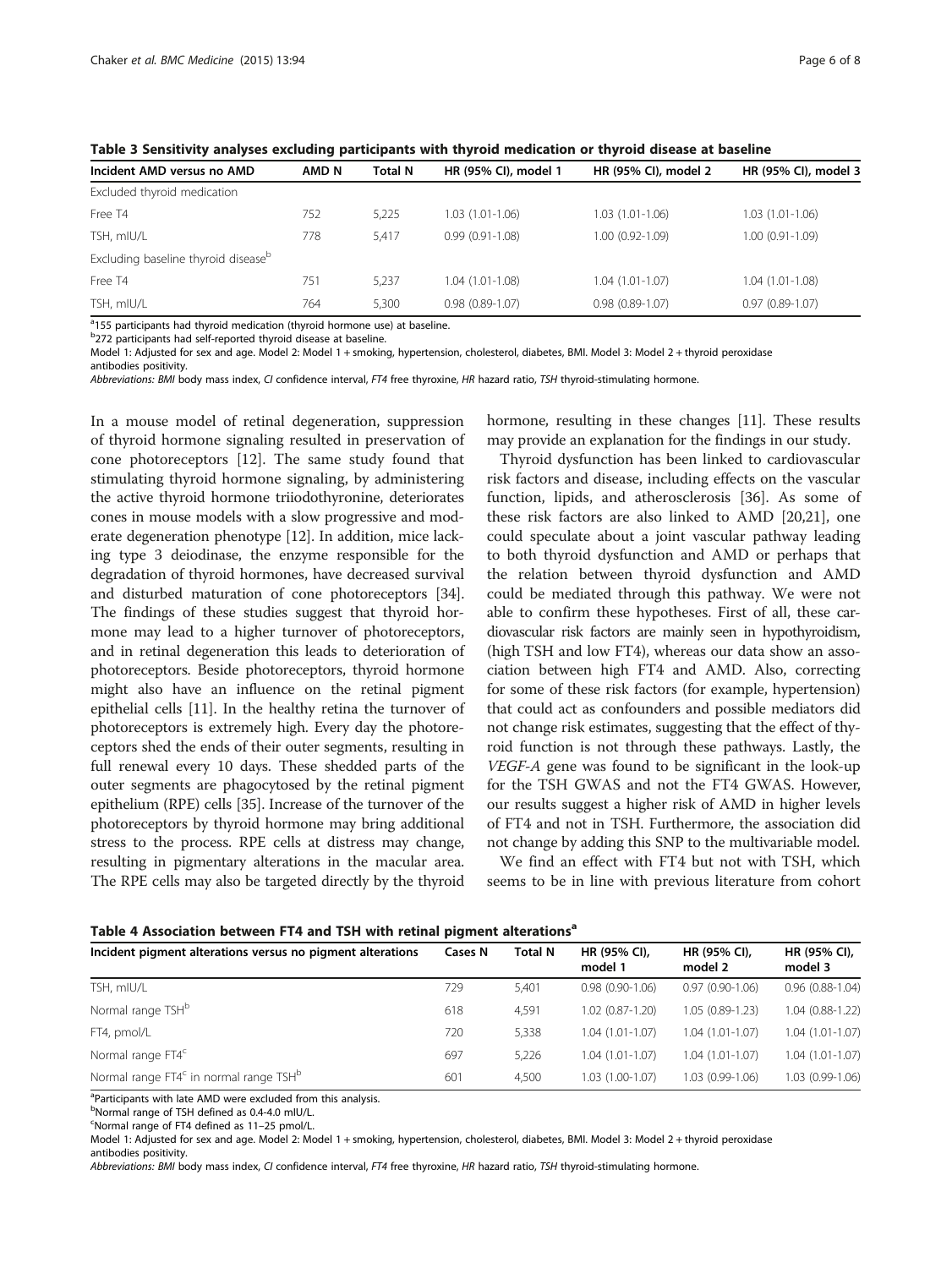<span id="page-6-0"></span>studies in elderly populations investigating the relation between thyroid function and several other endpoints [[37,38\]](#page-7-0). Regulation of serum thyroid hormone levels is controlled by the hypothalamus-pituitary-thyroid axis. The set point of this feedback mechanism is defined individually, with thyroid hormone levels showing a much greater inter-individual than intra-individual variability [[39\]](#page-7-0). The individual set point can be modulated by several pathophysiological (for example, critical illness) and physiological (for example, ageing) mechanisms [\[40](#page-7-0)]. This could explain why in this elderly and ageing population we do find an association with FT4 but not with TSH, especially in the euthyroid range. Furthermore, previous literature results showed an increase in TSH with increasing age, suggesting that higher TSH levels are needed to keep thyroid hormone levels within the desired range [[38](#page-7-0)]. We only have thyroid function measures at baseline and are therefore not able to investigate whether changes in thyroid function over time explain the discordant association between TSH, FT4, and AMD.

Important strengths of our study are the assessment of thyroid function at baseline through laboratory testing as well as the elaborate assessment of AMD at baseline and follow-up. Also, we were able to investigate the association between thyroid function and specific AMD lesions like retinal pigment alterations to examine possible early changes in underlying pathways. The availability of genetic data gave us the opportunity to explore possible genetic pathways. The bidirectional genetic look-up, revealed one SNP in the VEGF-A gene to be significant in the TSH GWAS, but not for FT4. Adding this SNP to the multivariate model did not alter risk estimates. An explanation for the absence of overlapping genome-wide significant SNPs could be that these GWASs were underpowered for this association.

A limitation of our study is that thyroid parameters were measured once at baseline. Therefore, the evolution of thyroid hormone levels could not be taken into account. Also, residual confounding cannot be excluded, even with the large number of covariates included in these analyses. Lastly, this study is conducted in a mainly Caucasian population of 55 years and older and may not be generalizable to other populations.

# Conclusions

We find an increased risk of incident AMD in subjects with higher FT4 levels, even in those with a normal thyroid function and when excluding thyroid medication users. This implies an intrinsic (that is, not exogenous) deleterious effect of thyroid hormone on AMD. We also find an association between higher FT4 levels and retinal pigment alterations, suggesting that thyroid hormone could even play a role in the early stage of development of AMD. Functional and clinical studies could provide more evidence for a true causal relationship.

# Additional file

[Additional file 1: Figure S1.](http://www.biomedcentral.com/content/supplementary/s12916-015-0329-0-s1.docx) Flow chart for inclusion of participants from the Rotterdam Study. Abbreviations: AMD, age-related macular degeneration; RS, Rotterdam Study. Table S1a. Stratification analysis of the association between TSH in normal range and risk of AMD. Table S1b. Stratification analysis of the association between FT4 in normal range TSH and risk of AMD. Table S2a. Associations of genome-wide significant AMD hits with TSH and FT4 levels; look-up in TSH-FT4 GWAS. Table S2b. Association of genome-wide significant TSH and FT4 SNPS with late AMD; look-up in AMD GWAS.

#### Competing interests

The authors declare that they have no competing interests.

#### Authors' contributions

LC and GHSB designed and performed the study, analyzed the data, conducted the statistical analyses, evaluated the results, and wrote and edited the manuscript. CCWK and RPP conceived and participated in the study design. AD, MM, AH, JRV, OHF, CCWK, and RPP evaluated the results, contributed to the discussion, and edited the manuscript. All authors read and approved the final manuscript.

#### Acknowledgments

We are grateful to the study participants, the staff from the Rotterdam Study, and the participating general practitioners and pharmacists. Dr. A. Dehghan is supported by an NWO grant (veni, 916.12.154) and the EUR Fellowship. Prof. O. H. Franco works in ErasmusAGE, a center for aging research across the life course funded by Nestle' Nutrition (Nestec Ltd.), Metagenics Inc., and AXA. Nestle' Nutrition (Nestec Ltd.), Metagenics Inc., and AXA had no role in the design and conduct of the study; collection, management, analysis, and interpretation of the data; and preparation, review and approval of the manuscript. Dr. R.P. Peeters is supported by a Zon-MWTOP grant (number 91212044) and an Erasmus MC MRACE grant.

#### Author details

<sup>1</sup> Rotterdam Thyroid Center, Erasmus University Medical Center, Rotterdam, The Netherlands. <sup>2</sup>Department of Internal Medicine, Erasmus University Medical Center, Rotterdam, The Netherlands. <sup>3</sup>Department of Epidemiology, Erasmus University Medical Center, Rotterdam, The Netherlands. 4 Department of Ophthalmology, Erasmus University Medical Center, Rotterdam, The Netherlands. <sup>5</sup> Department of Internal Medicine, Rotterdam Thyroid Center, Erasmus University Medical Center, Endocrinology, Erasmus University Medical Center Rotterdam, Room Ee502, PO Box 2040, 3000, CA, Rotterdam, The Netherlands.

#### Received: 14 January 2015 Accepted: 17 March 2015 Published online: 23 April 2015

#### References

- 1. Bourne RRA, Jonas JB, Flaxman SR, Keeffe J, Leasher J, Naidoo K, et al. Prevalence and causes of vision loss in high-income countries and in Eastern and Central Europe: 1990–2010. British J Ophthalmol. 2014;98:629–38.
- 2. Jonas JB, George R, Asokan R, Flaxman SR, Keeffe J, Leasher J, et al. Prevalence and causes of vision loss in Central and South Asia: 1990–2010. British J Ophthalmol. 2014;98:592–8.
- 3. Keeffe J, Taylor HR, Fotis K, Pesudovs K, Flaxman SR, Jonas JB, et al. Prevalence and causes of vision loss in Southeast Asia and Oceania: 1990–2010. British J Ophthalmol. 2014;98:586–91.
- 4. Khairallah M, Kahloun R, Flaxman SR, Jonas JB, Keeffe J, Leasher J, et al. Prevalence and causes of vision loss in North Africa and the Middle East: 1990–2010. British J Ophthalmol. 2014;98:605–11.
- 5. Leasher JL, Lansingh V, Flaxman SR, Jonas JB, Keeffe J, Naidoo K, et al. Prevalence and causes of vision loss in Latin America and the Caribbean: 1990–2010. British J Ophthalmol. 2014;98:619–28.
- 6. Naidoo K, Gichuhi S, Basanez MG, Flaxman SR, Jonas JB, Keeffe J, et al. Prevalence and causes of vision loss in sub-Saharan Africa: 1990–2010. British J Ophthalmol. 2014;98:612–8.